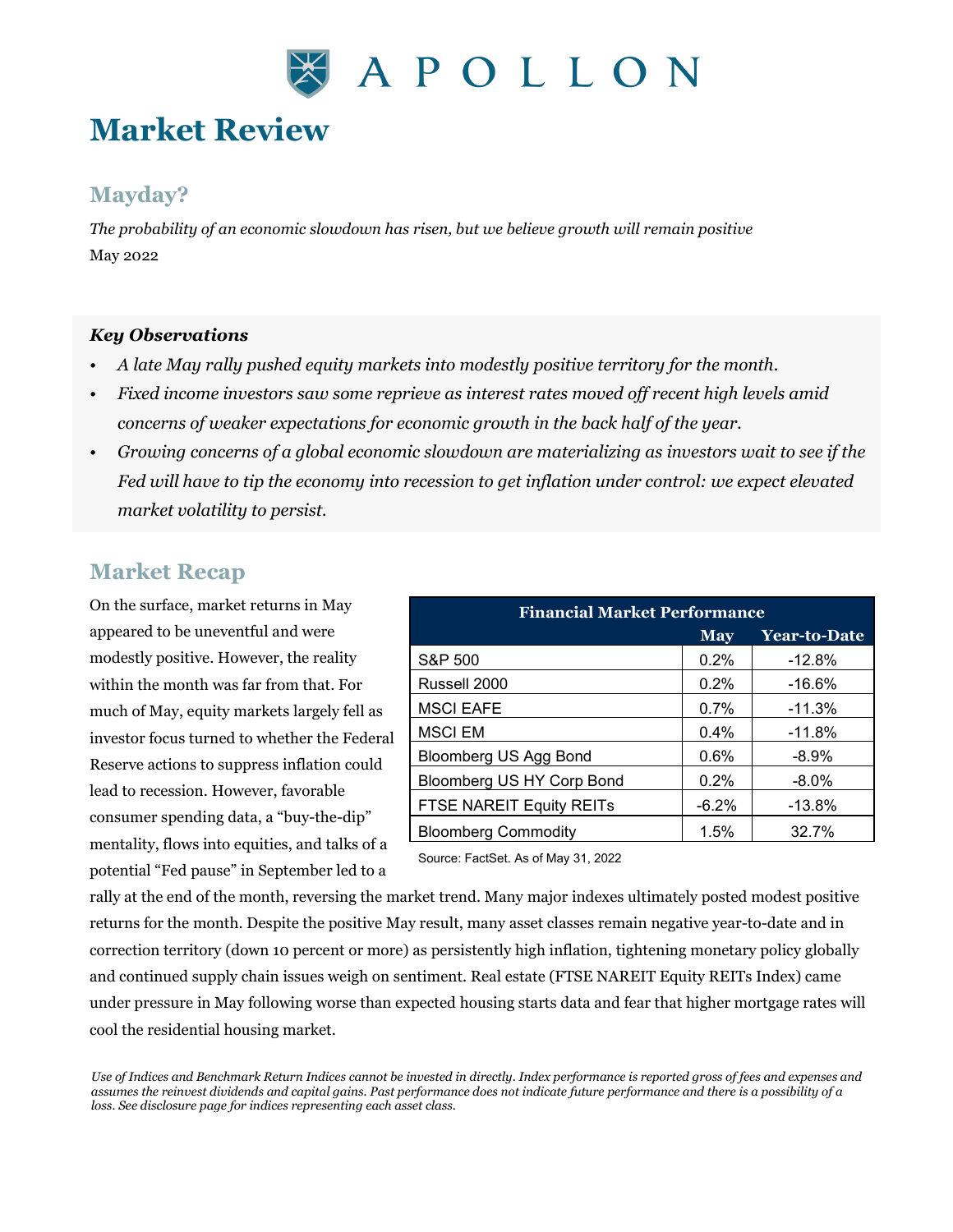

Amid growing concerns for an economic slowdown, the fixed income markets resumed their more typical pattern and prices increased as interest rates fell from recent highs and the Bloomberg U.S. Aggregate Bond Index returned 0.6 percent for the month. As expected, the Federal Reserve raised their target rate by 0.50 percent, now targeting 0.75-1 percent[1](#page-1-0) and the market is all but pricing in another 50 basis point hike in June. The U.S. 10-year Treasury yield ended the month at 2.8 percent, modestly lower than where it began, but well off the intramonth high of 3.1 percent.<sup>[2](#page-1-1)</sup>

The corporate high yield market eked out a modest gain following the risk on sentiment the last week of the month with the Bloomberg U.S. Corporate High Yield Index returning 0.2 percent. The persisting conflict between Ukraine and Russia continues to impact global commodity markets. European Union leaders are in discussions to further limit Russian oil exports to the continent, sending oil prices higher. Brent crude crossed \$120 barrel for the first time since March[3,](#page-1-2) sending the Bloomberg Commodity Index up 1.5 percent for the month.

## **A Shift in Market Sentiment**

Market sentiment shifted during May with growing concern of an economic slowdown as the Federal Reserve continues to tighten policy to combat persistently high inflation. Despite favorable corporate fundamentals, over 77 percent of companies in the S&P 500 have reported positive earnings surprises in the first quarter according to FactSet[4.](#page-1-3) Expectations for earnings growth in the second half of the year remain high but negative guidance has been growing as wage pressures and supply chain issues impact both top and bottom-line results. On top of that, we are beginning to see economic data, while still positive, trend off recent peaks.

*Use of Indices and Benchmark Return Indices cannot be invested in directly. Index performance is reported gross of fees and expenses and assumes the reinvest dividends and capital gains. Past performance does not indicate future performance and there is a possibility of a loss. See disclosure page for indices representing each asset class.*

<span id="page-1-0"></span><sup>1</sup> Federal Reserve, as of May 4, 2022

<span id="page-1-1"></span><sup>2</sup> FactSet, as of May 31, 2022

<sup>3</sup> FactSet, as of May 31, 2022

<span id="page-1-3"></span><span id="page-1-2"></span><sup>4</sup> FactSet Earnings Insight, as of May 27, 2022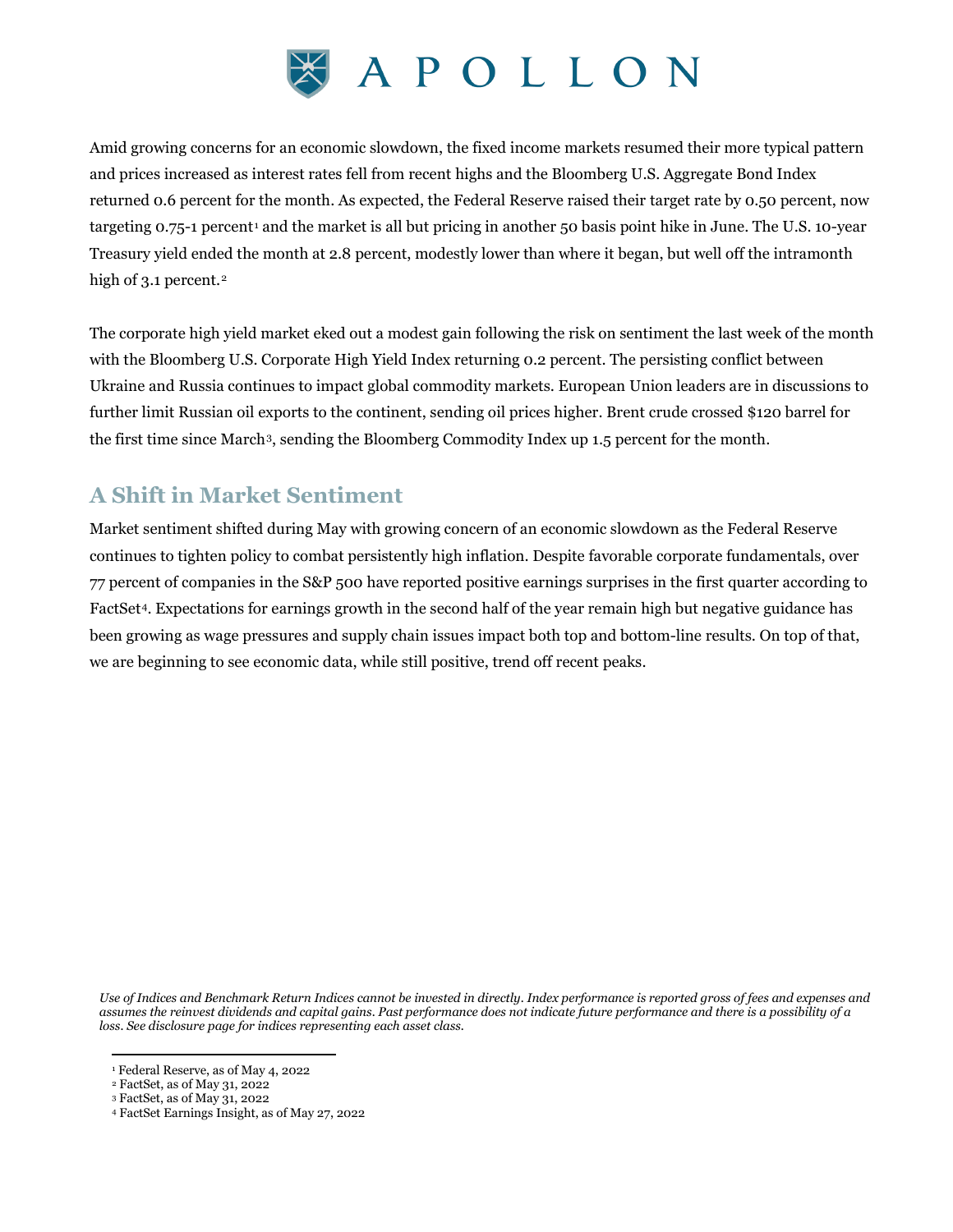

#### **Global Manufacturing PMI Levels**



Source: FactSet. As of May 31, 2022. A reading above 50 indicates expansion.



#### **Bloomberg Corp. High Yield - OAS as a Percent of YTW**

Source: FactSet. As of May 31, 2022. Dotted blue line is the 10-year average.

The yield on corporate bonds is a general gauge of risk appetite of investors. Looking under the hood at the composition of the yield is often a more telling story. The total yield on a corporate bond is comprised of the riskfree rate and the credit risk – or default risk – of the issuer. This default risk is often referred to as the "spread" above Treasuries or Option Adjusted Spread ("OAS"). Yields have moved broadly higher this year but, early on, much of that movement was driven by higher interest rates rather than concerns about credit worthiness. In more recent months OAS has crept higher as a percentage of overall yield, an indication that investors are showing increased concern. Despite the greater share of yield, levels remain below the 10-year average and well below the level at the onset of the pandemic in March 2020.